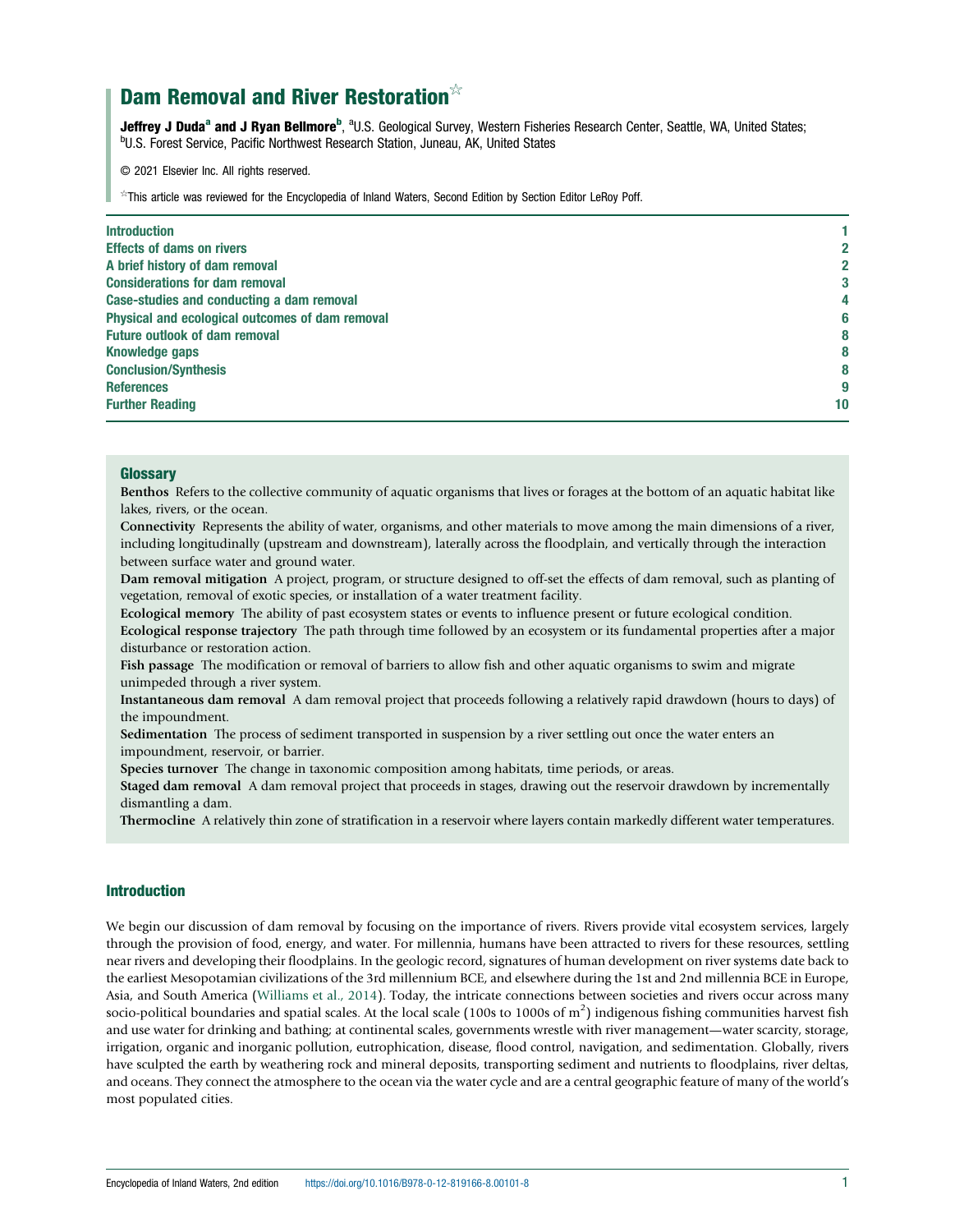Dams have become one of the most prevalent agents of change to the world's rivers. Early dam construction was largely driven by human needs for mechanical power, reliable water supplies, irrigation, and protection from floods, with little concern for the environmental consequences. As technology advanced in the modern industrial era, the form and magnitude of changes to rivers resulting from dam construction accelerated. The ability of human engineering to harness larger, more powerful rivers has advanced resulting in the damming of many of the world's rivers to maximize the provision of resources or infrastructure for providing flood protection, navigation, and recreational opportunities [\(Grill et al., 2019](#page-8-0)). Despite engineering feats that allow for the construction of mega-dams, the vast majority of the world's dams have heights of less than 10 m. Several national and global databases of larger dams exist (e.g., [Mulligan et al., 2020\)](#page-8-0), although the exact number of dams worldwide is unknown. Estimates using known databases of larger reservoirs and statistical projections of smaller reservoirs suggest that the number could exceed 16 million ([Lehner et al., 2011\)](#page-8-0). This number is expected to increase in the coming decades as developing countries build large dams on big rivers and small dams on tributaries for hydropower, irrigation, and water supply [\(Zarfl et al., 2015](#page-9-0)).

The different kinds of dams can be categorized into five groups [\(USSD, 2015](#page-9-0)). Arch dams are constructed of stone, brick, or concrete. They are curved in an upstream direction, which transmits the major part of force from the water load to the abutments (typically bedrock canyon walls or concrete). Arch dams facilitate a taller structure, which increases the reservoir storage capacity. A buttress dam is usually made of concrete, with a solid water-tight side upstream supported by concrete buttresses on the downstream side. A gravity dam depends upon its own weight for stability and can be constructed from concrete, stone masonry, timber cribs filled with rock, or roller-compacted concrete. An embankment dam is constructed of earth materials such as rock and soil, with an impervious core to control seepage. Finally, a composite dam consists of both embankment and concrete.

#### Effects of dams on rivers

Although dams produce societal benefits, they also impact the structure, function, and ecology of rivers and can have a range of impacts on indigenous communities both upstream and downstream of the dam structure. Dams instigate other potential socio-ecological impacts, such as population displacement, loss or inundation of agricultural lands, evaporative water loss, and greenhouse gas emissions. The ecological effects of dams occur both upstream and downstream of the structure; larger dams eliminate a free-flowing section of river by replacing it with a reservoir, while low-head dams may slow water velocities and create impoundments within the banks of the river channel. The magnitude of these effects depends upon the size of the dam and its impoundment, the operation and purpose of the dam, the geography and hydrology of the river system, and whether any additional drivers of change are present in the watershed, including other dams. Thus, each dam has a unique set of interacting factors contributing to the types and levels of impact on a river [\(Poff and Hart, 2002](#page-8-0)).

Immediately upstream of a dam, some of the free-flowing river is eliminated and replaced by an impoundment. The shallower and faster moving lotic habitat is replaced with deeper, slower moving lentic habitat. Although there may be some overlap, the organisms adapted to life in these two contrasting environments are different; therefore, creating an impoundment can cause a turnover in the assemblages of plant, invertebrate, and vertebrate species occurring in that segment of river. Reservoirs can also change the temperature regime of downstream waters. By absorbing more of the sun's heat and having a longer water residence time than an equivalent length of river, reservoirs can store heat. When water that passes through the dam originates from above the thermocline, the heated water can increase the temperature of waters downstream. In other cases, when the dam draws water from below the thermocline, a cooling effect can occur in downstream waters. In both cases, the change from the normal temperature regime can have consequences for downstream aquatic life. For dams without any provisions for fish passage past the dam (e.g., fish ladders, smolt bypass), migrating fish can no longer ascend or descend the river. This disruption of connectivity leads to loss of habitat availability, often extirpating upstream migratory fish and potentially leading to population declines across the whole river system.

Downstream of a dam, most of the changes to the river are driven by physical factors, which can indirectly affect organisms. A natural flow regime—defined by the magnitude of discharge, the timing and duration of peak flows, and the rate of change of flow events—determines the ecological character and integrity of a river [\(Poff et al., 1997](#page-8-0)). A river's natural flow regime is disrupted by dams when they are used to regulate discharge through water storage, withdrawals, and running turbines. Naturally occurring floods or pulses of seasonally high flows from snow melt, for example, that serve to reset the structure of gravel bars or create and transport large woody debris, may no longer occur with enough frequency or strength. Because many organisms are adapted to these habitat-forming processes and their timing, the effects on downstream organisms can cascade through freshwater food webs. In addition, the transport of sediment may be altered or eliminated, causing riverine habitat downstream to degrade and coarsen, which in turn affects the benthos and the ability of fish to spawn ([Wohl et al., 2015\)](#page-9-0).

#### A brief history of dam removal

As the effects of dams became more widely recognized and understood, the notion of deliberately removing them slowly emerged into the zeitgeist of river management and conservation. For much of human history, the removal of dams occurred unintentionally through failure during floods—whether due to old and degraded structures no longer able to withstand the forces of nature, or because new dams were improperly constructed or maintained. Such failures resulted in economic damage, environmental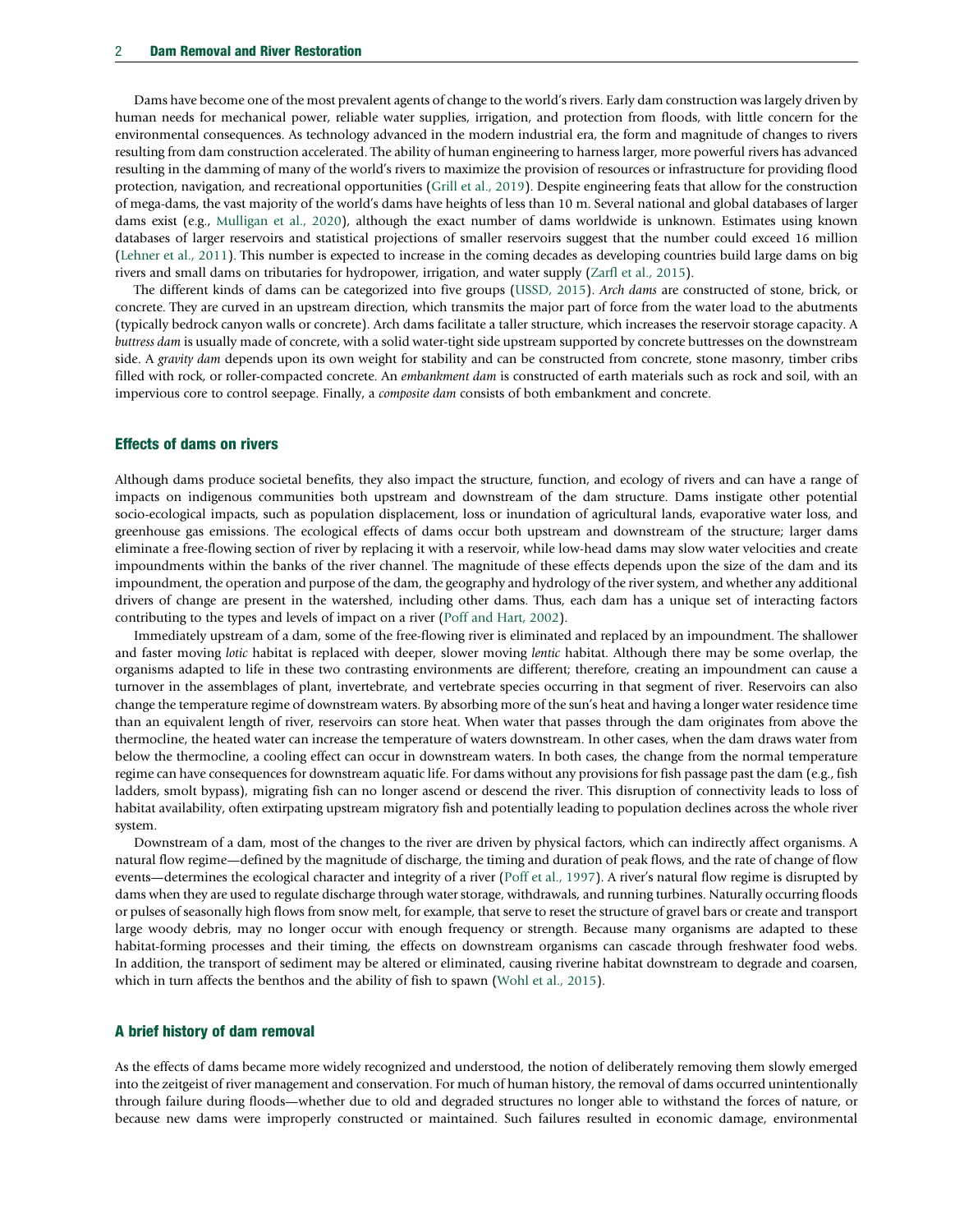degradation, and in some tragic cases the loss of human life. Despite modern safety standards and monitoring, structural and catastrophic failure of dams still occurs, sometimes with lethal consequences.

The advent of dam safety regulations has helped propel the recent increase in dam removal. In some countries, modern safety standards, policies, and laws require regular inspections of dams to assess risk, resulting in the identification of deficient dams and potential candidates for removal. Some states and municipalities have dedicated funding to remove obsolete, unsafe, or hazardous dams. In other cases, especially for privately-owned dams, economics may cause owners to remove some dams when the return on investment is inadequate to justify costly repairs, upgrades, or other mitigation measures to resolve environmental effects and legal mandates (e.g., fishways for adult fish, trap-and-haul structures for juveniles).

Increasingly, river restoration has spurred dam removal because the return of a natural flow regime and increasing connectivity have repeatedly resulted in restoration of river functions (O'[Connor et al., 2015](#page-8-0)). Sedimentation has also led to dam removals in cases where reservoir water storage capacity has been lost due to the accumulation of sediment. Largely propelled by these factors, dam removals in the U.S. have steadily grown in number since the mid-1970s [\(Foley et al., 2017](#page-8-0)). A comprehensive list of U.S. dam removals shows that as of 2019 about 1700 dams have been removed [\(American Rivers, 2020](#page-8-0)), while Europe has documented over 4900 barrier removals, many of them dams and weirs [\(Dam Removal Europe, 2020](#page-8-0)).

A large share of dams removed in the U.S. are small, generally less than 10 m in height. Based on available data, the median height of dams removed in the U.S. was  $\sim$ 3 m ([Bellmore et al., 2017](#page-8-0)). The skew toward small dams in the size distribution of dam removals is driven by a suite of factors. There are many more small dams in the world than larger dams and they are, on average, older than large dams. Thus, in addition to being structurally deficient, their purpose is often tailored to a bygone era. Such small dams are now less likely to generate significant economic benefits compared with larger dams that store water or produce hydroelectricity, increasing their likelihood for removal. In contrast, the bias against larger dam removals stems from there being fewer of them; moreover, they are, on average, younger and are more likely to provide economic and societal benefits, although many are older than 50 years [\(Perera et al., 2021](#page-8-0)). Additionally, it is generally more arduous, time consuming, fraught with socio-economic challenges, and expensive to remove large dams and in some cases, like flood protection, to replace their function.

Not all dam removal projects fit neatly into the categories described above. There are exceptions, for example, to the prevalent small- versus large-dam rules of thumb associated with the reasons and primary cost drivers for dam removal decisions. Some low-head dams can impound large volumes of water, making their operational footprint considerable. Although the potential risks for property damage and loss of life associated with catastrophic failure are generally greater with larger dams, fatalities at hydraulically dangerous low-head dams (to swimmers, boaters, and other river recreationists) are also a public safety issue.

# Considerations for dam removal

Several factors must be considered when evaluating potential dam removal projects. These can include legal requirements such as obtaining the necessary federal and local permits. Other practical issues surrounding project management include obtaining funding, identifying and getting input from stakeholders, and determining whether mitigation projects are necessary or required to minimize dam removal effects. Technical difficulty, expense, and time horizon of a proposed dam removal project contribute to its feasibility. Additional factors include whether the dam is publicly or privately owned, the purpose and size of the dam, level of reservoir sedimentation, the status and ecology of the river and surrounding project lands, the infrastructure downstream of the dam, and any necessary environmental compliance mandates. These all contribute to the complexity and unique scope of each dam removal project.

Existing manuals and technical documents provide recommendations for planning and conducting a dam removal project (e.g., [Graber et al., 2015](#page-8-0); [USSD \(U.S. Society on Dams Committee on Dam Decommissioning\), 2015;](#page-9-0) [Randle and Bountry, 2017;](#page-8-0) [Georgia](#page-8-0) [Aquatic Connectivity Team, 2020](#page-8-0)). For any given project, consultation with local experts and regulators who can provide information appropriately tailored to local conditions is prudent. Below, we briefly outline the main issues for consideration when scoping a dam removal project.

• Assembling a project and stakeholder team. Regardless of the scope and complexity of the dam removal project, planning will involve both the creation of a project team and engagement with stakeholders who have an interest in project details. A project team will be multidisciplinary and likely include a manager, engineers and restoration designers, biologist, geomorphologist, outreach specialist, and construction-engineering specialist. The main goal of a project team will be to define project objectives, obtain necessary funding and permits, conduct the removal and any necessary mitigation and post-project monitoring. Larger, more complex projects may require several intermediate steps, including feasibility studies, preliminary design analyzes, and alternative scenario plans (e.g., no action, refurbishing, rebuilding). There could be many potential stakeholders, including local, state, tribal, and federal agencies who have legal jurisdiction. Other parties—public utilities, business and industry groups, environmental and watershed groups, heritage and historical societies, indigenous communities and residents—also have an interest and differing viewpoints on how ecosystem services may be impacted by the dam removal project. The success of many dam removal projects has depended upon successfully navigating such complex socio-political relationships through the building of successful partnerships and institutional coordination ([Johnson and Graber, 2002\)](#page-8-0).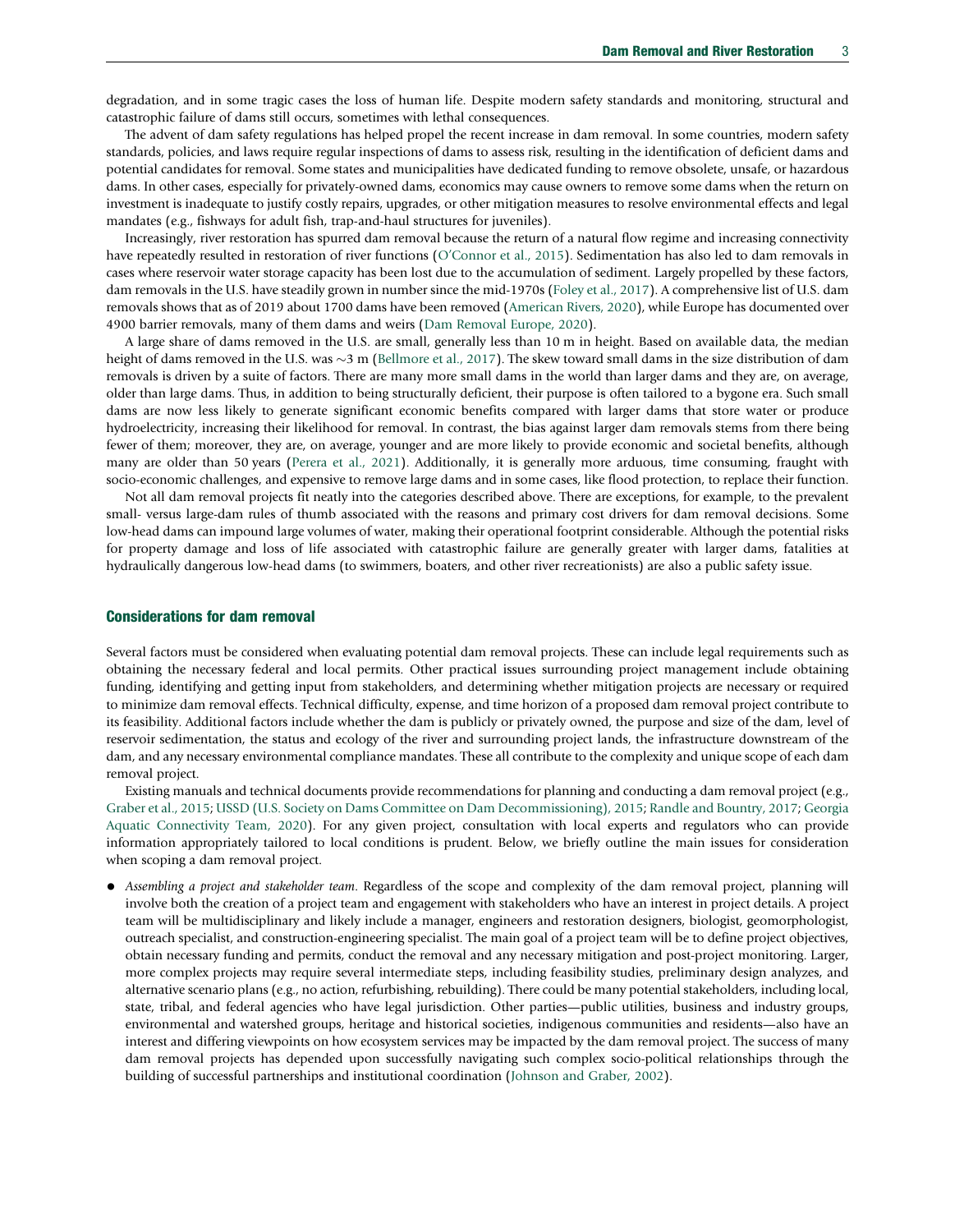- Determining the ownership of the dam and surrounding lands upstream and downstream of the project. The potential ownership of dams spans a gamut of possibilities, from privately owned structures to those owned by local, state, or federal entities. In less common situations, older dams may have been abandoned, and their ownership is unclear or unknown.
- Assembling historical and technical details about the dam and its structure. These include obtaining information and technical drawings (i.e., "as-built plans") or photographs showing how the dam was constructed, the history of any modifications or rebuilds, and the materials used in the dam's construction. This key information (albeit often lacking for older structures) is helpful for planning the mechanical removal of the structure, especially for determining equipment needs and methods for removal. Additionally, other infrastructure associated with the project (e.g., roads, bridges, utility lines, water intake structures) or within the influence of the dam removal project area should be identified in the early stages of planning. This information is necessary for determining levels of risk from the dam removal and potential liabilities and mitigation needs.
- Understanding project scope, including river hydrology and sedimentation. Determining the amount of sedimentation and the concentration of possible contaminants is vital, as these factors are perhaps the most significant drivers of project cost, complexity, and the strategy for conducting a dam removal ([Randle and Bountry, 2017](#page-8-0)). Such reconnaissance will set the boundaries of the sediment management planning and any mitigation measures required to protect downstream resources. The length and width of the reservoir, coupled with the characteristics of the stored sediments, play a role in predicting how much sediment will ultimately erode from the reservoir during and following dam removal ([Major et al., 2017](#page-8-0)). Hydrological conditions of the river, including the magnitude and seasonal variability of flows and the hydraulic capacity of the river to erode the reservoir sediment are crucially important, as this will determine the rate of scour, deposition, and river channel evolution in the former reservoir area and downstream river channel ([Doyle et al., 2002](#page-8-0)). Providing additional context to the issues of hydrology and sediment, detailed geomorphological assessments upstream and downstream of the dam, including cross-section surveys and longitudinal profiles, can be vital for project planning.
- Identifying needs for infrastructure and species protection. Assessing the potential impacts to infrastructure or biological species of special concern within the project area is necessary, as this will influence the planning, permitting and conduct of the dam removal project. Many of the concerns surrounding infrastructure are focused upon how reservoir drawdown and sediment release will impact the function of existing water-related infrastructure. For example, development of reservoir shorelines can follow construction of a dam, creating infrastructure like wells, surface-water intake pipes, and septic systems. Once a reservoir is drained, concerns arise for this infrastructure. In their review of this topic, [Tullos et al. \(2016\)](#page-9-0) noted that the effects of dam removal on wells were dependent upon whether the water table was hydraulically connected to the reservoir. For many locales, existing databases indicate the potential presence of sensitive aquatic species, including plants, fish, amphibians, invertebrates, and mammals, but additional local-scale surveys for potentially impacted taxa of concern may be necessary. For cases where sensitive species are present, actions may be required to reduce or eliminate potential negative effects. These include scheduling dam removal activities to avoid biologically sensitive times of year, utilizing abatement strategies to minimize noise from construction equipment, and relocating sensitive sessile and mobile animals from the project area into safer habitats.
- Identifying regulatory statutes and environmental compliance mandates. This includes obtaining the necessary permits to conduct the dam removal. Requirements vary among jurisdictions and consulting with local experts would be beneficial. In the United States, federal regulations that may apply to a dam removal project might include: (1) the Clean Water Act (Sections 401, 402, and 404) to protect water quality and regulate the discharge of dredged or fill material into navigable waters of the United States (administered by the U.S. Army Corps of Engineers and Environmental Protection Agency); (2) the Endangered Species Act (administered by either the National Marine Fisheries Service or the U.S. Fish and Wildlife Service); (3) the Magnuson-Stevens Act if commercial fish species are present in the project area, and (4) the Federal Power Act, which gives the Federal Energy Regulatory Commission (FERC) the exclusive authority to license non-federal hydropower projects. Some dams are designated as historical or culturally significant sites and may be protected by laws like the National Historic Preservation Act. State and local regulations may also apply.

#### Case-studies and conducting a dam removal

Once permitting and other logistical preparations are completed, the deconstruction phase of dam removal can proceed following one of three possible pathways—partial dam removal, instantaneous dam removal (also referred to as "sudden") or staged ("phased") dam removal. These pathways differ in the rate and extent of removing the structure from the river (given the needs and constraints of the project, as described above) and determine the time horizon of the project.

A partial dam removal is applied in cases where logistical (e.g., sediment retention) or socio-political (e.g., dam is a historically significant site) factors call for retention of some portion of the dam. For example, the portion of a dam blocking fish passage might be removed while other portions of the dam and related structures are left in place for historical preservation. Three different case-studies highlight the different factors that might lead to a partial dam removal. The first example involves the Kent Dam on the Middle Cuyahoga River in Ohio, where significant water quality degradation was caused by a dam no longer serving its intended purpose. Dam removal was considered necessary to improve the water quality status of the river. Yet, the historically significant dam was one of the oldest arch masonry dams in the U.S. and by creating a picturesque waterfall it was a culturally important feature for the citizenry [\(Tuckerman and Zawiski, 2007](#page-9-0)). A compromise was reached where a partial dam removal allowed part of the dam and its waterfall to be retained, while a bypass channel reconnecting the downstream and upstream portions of the river improved water quality.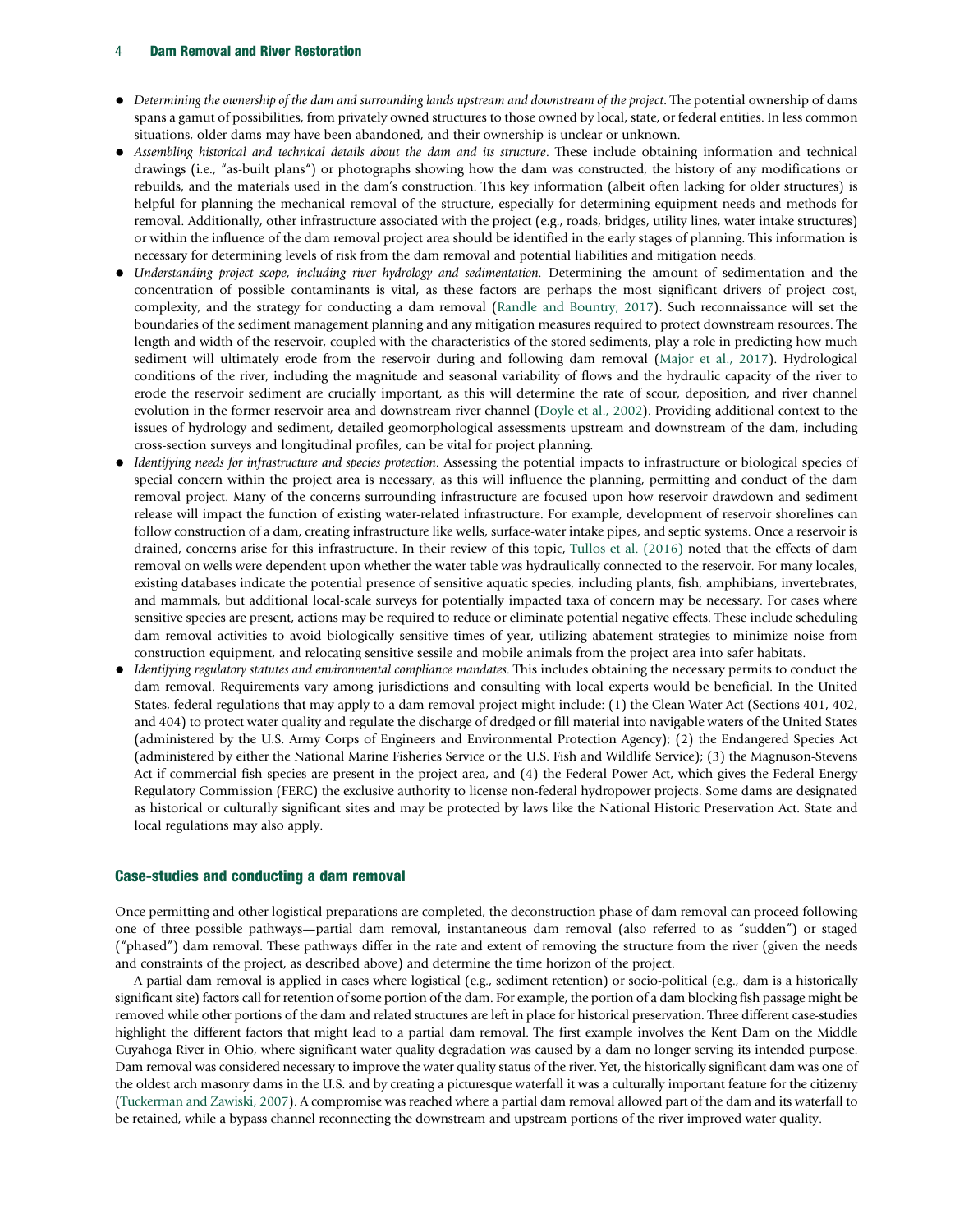A second example of a partial removal comes from Banff National Park in Canada. In this case, the town of Banff dug wells, thus negating the 8-m high water-storage dam's primary purpose, even as it remained a liability requiring costly annual maintenance and inspections. A flood washing out the dam's access road led to proposals for dam removal, but due to funding limitations the town managers decided to pursue a partial dam removal where only a portion of the dam was removed, but a bypass channel was engineered with both concrete and natural substrate that allowed fish passage [\(Sullivan et al., 2019](#page-9-0)). This was particularly beneficial for bull trout (Salvelinus confluentus), a protected migratory species in the province.

The final example of a partial removal comes from Taiwan, where a series of sediment retention check dams were limiting the available migration corridor of the land-locked Formosan salmon (Oncorhynchus masou formosanus). The most downstream and largest dam (Number 1 Dam, 16 m) on the Chichiawan River was slated for removal to increase connectivity for the last remaining population of this critically endangered fish species ([Chang et al., 2017\)](#page-8-0). Project planning identified that a main road would be impacted by full removal of the dam, but a partial removal allowed the western abutment to remain and protect the road while still restoring fish passage.

Full dam removals are cases where the dam is removed, the stream bed is returned to its original elevation and course, and all portions of the dam that could influence hydrological conditions of the river are removed. A full dam removal can be accomplished in two ways, differentiated mainly by the speed of the removal process and the rate of reservoir drawdown. In an instantaneous dam removal, reservoir draw down occurs in a matter of hours to days. Some of these projects are informally described as "blow and go," where a portion of the dam is first removed, sometimes with explosives, so that rapid and complete draining of the reservoir follows. Such instantaneous dam removal using explosives occurred with the 38-m high Condit Dam, on Washington State's White Salmon River, where a detonation of explosives in a tunnel bored out of the bottom of the dam caused a rapid and complete drawdown of the reservoir, releasing a large volume of sediment downstream. This minimized the duration of high sediment concentration experienced by fish populations downstream of the dam, limiting impact to a single spawning season instead of multiple seasons (as in some phased removals, see below). After the breach, the remains of the dam were mechanically removed in stages over the next 12 months. Note however that for smaller dams a rapid reservoir drawdown is usually achieved with more conventional methods using construction equipment.

A second type of full dam removal is staged dam removal which, by design, is drawn out over months or years. This is a method often used for taller dams where large amounts of sediment are contained within the reservoir, raising environmental or infrastructure concerns for accepting waters downstream. A staged removal allows the pace of reservoir drawdown to be controlled, which is a major determinant of the rate and timing of sediment mobilization. By maintaining the reservoir as the dam is removed in stages, the project managers can retain some level of control over the timing, duration, and amount of sediment released downstream. It also gives time for erosive processes and lateral channel migration to mobilize and redistribute sediment within the reservoir. Factors such as the presence of sensitive species and infrastructure, or a limited capacity of the receiving channel downstream to accept sediment, can initiate the need for a staged dam removal.

A good example of a staged dam removal comes from the Elwha River in Washington, where two dams were removed using two different staged dam removal strategies. The downstream Elwha Dam was a 32-m tall concrete gravity dam. Its staged removal was accomplished by alternating the river's flow through one of two constructed channels, using temporary coffer dams to route water through one channel at a time. The second dry channel was excavated to a lower elevation than the one with water, so that when the flow was switched between channels, the elevation of the reservoir was reduced by an amount equivalent to the difference in elevation between the wet and dry channels. A total of 10 channel switching events were used to remove the dam over an 8-month period. The taller 64-m Glines Canyon Dam was a concrete arch dam with a reservoir that contained about 75% of the 21 million  $m<sup>3</sup>$  of stored sediment contained behind both dams ([Randle et al., 2015](#page-8-0)). Gradual removal of this dam was accomplished over a three-year period by notching the dam, at first mechanically with hydraulic hammers and then with explosives. The depth of each notch reduced the water elevation of the reservoir to a set amount, determined by limits of reservoir slope stability and levels of sediment to be released downstream to minimize negative effects to fish and their habitats. This incremental workflow also enabled project managers to control and manage sediment within the former reservoir, allowing the river time to erode, deposit, and redistribute sediment within the former reservoir.

Alternatives to the strategy of river erosion may be required when sediment cannot be released downstream. Removal of sediment, via dredging or mechanical removal, can minimize the downstream impacts or mitigate issues with contaminated sediments. However, this usually dramatically increases project cost because in addition to sediment dredging, project planners must find a location to dispose of the material and a method for transport. Mechanical sediment removal strategies were required to remove contaminated sediment stored behind the Milltown Dam on the Clark Fork River in Montana, a U.S. Superfund site, before dam removal could proceed ([Brooks, 2015](#page-8-0)). In the case of the 32-m tall San Clemente Dam on the Carmel River in California, the aging dam was a safety risk, with a reservoir filled to 95% of its capacity with sediment. Dam removal was necessary, but the stored sediments posed a sediment management dilemma because downstream development, infrastructure, and limited channel capacity imposed unacceptable risks from a large sediment release. The creative solution involved leaving the reservoir sediments in place and constructing a bypass channel to reroute the river around the former reservoir reach. This approach allowed for sediment transport from river reaches upstream of the reservoir while sequestering reservoir sediment that may have created downstream issues for roads, houses, and other infrastructure ([Harrison et al., 2018\)](#page-8-0).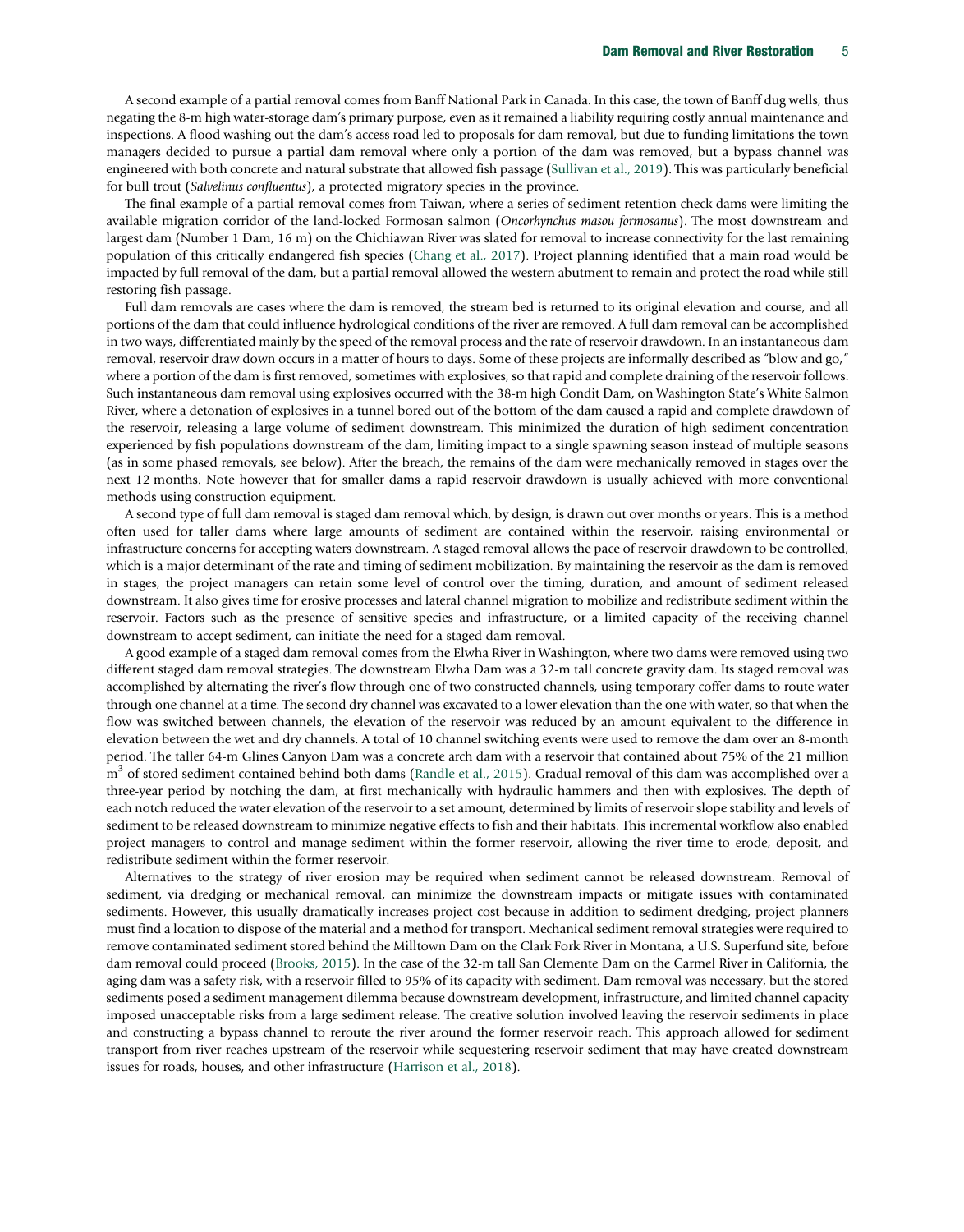#### Physical and ecological outcomes of dam removal

As the number of dismantled dams has grown, the scientific community has increasingly studied the outcomes of dam removal (Table 1), including whether the environmental changes caused by dams can be reversed. Nearly 10% of the dams removed in the U.S. have been scientifically evaluated, through assessing changes to a suite of physical, water quality, and biological variables ([Bellmore et al., 2017\)](#page-8-0). Although many studies collect before and after dam removal data, some only collect post-removal data. Most of these studies, no matter their experimental design, have lasted for relatively short durations, and they have evaluated outcomes for a few years around the initiation of dam removal. Long-term evaluations are rare, as most studies have focused upon the time period where rapid physical changes take place in the upstream and downstream vicinity of the dam. As the number of case studies evaluating river outcomes has increased, synthesis of the physical and ecological responses has emerged alongside tools like numerical hydrodynamic and sediment modeling to allow predictions about how a river's condition will change over time following dam removal.

When conceptualizing responses to dam removal, it is helpful to segregate—in both space and time—the processes that affect the structure and function of the river ecosystem [\(Hart et al., 2002](#page-8-0); [Bellmore et al., 2019\)](#page-8-0). Spatially, the most straight forward case involves a single dam that effectively creates three distinct zones that behave differently following dam removal. These zones are the river segment upstream of the reservoir, the reservoir section from the river inlet to the dam, and the reach downstream of the dam. Within each of these spatial domains, different sets of physical and biological factors and processes drive change, which collectively impact the shape of the ecological response trajectory following dam removal. This trajectory is also shaped by differences in temporal dynamics, as both short-term and long-term responses are dependent upon a suite of factors, including the size of the dams, amount of sediment, and ecological context [\(Fig. 1](#page-6-0)).

Changes to the upstream spatial domain are driven by restoration of connectivity following dam removal. The ability of organisms to travel past the dam location into upstream waters can increase species richness and life history diversity. This is especially true for migratory fish populations, which can be lost from upstream reaches following the placement of a dam unless significant mitigation (e.g., fish ladders for adults to pass the dam) is taken. Once passage is returned following dam removal, migratory fish from reaches downstream of the dam can swim up past the former dam, often rapidly repopulating upstream reaches, which over time can increase upstream species richness [\(Wippelhauser, 2021](#page-9-0)). Given the right conditions, in terms of environmental suitability and genetic memory, life-history diversity can re-emerge in upstream populations. This was seen when summer run Steelhead (O. mykiss) that were rare for decades prior to dam removal returned to the Elwha River following dam removal ([Fraik et al., 2021\)](#page-8-0). The return of fish to upstream reaches can also drive changes indirectly, as seen when Pacific Salmon (Oncorhynchus spp.) provide marine-derived nutrients to their freshwater spawning grounds. These marine-derived nutrients can be seen in both aquatic and terrestrial food webs [\(Tonra et al., 2015\)](#page-9-0). Salmon can also transport freshwater mussel larvae to upstream areas and significantly alter the stream benthos through bioturbation disturbance from their spawning activity. A potential downside to restored connectivity occurs in cases where significant risk exists from invasive species migrating into upstream waters. This has deterred some potential dam removals, such as in streams draining into the Great Lakes in the U.S., where significant resources are directed toward eliminating Sea Lamprey (Petromyzon marinus), which spawn in rivers and as adults parasitize commercially important fish species in the lakes ([Jensen and Jones, 2018\)](#page-8-0).

The most dramatic changes to physical, biological, and ecological factors occur in the former reservoir reach. This spatial domain experiences a wholesale change from a lake-like (lentic) ecosystem to a river ecosystem (lotic). Once a dam is removed, the reservoir drains, stored sediment is transported downstream, and a new channel emerges within the former lakebed. Initially, the re-emergent river channel (or braided channels in wide reservoirs) is unstable. As the sediment interacts with hydrological flows, a stable channel will eventually reform. The pace of this physical transformation varies, depending on the size of the impoundment, stored sediment volume, and hydrological conditions. As the river channel reforms, the aquatic communities adapted to pelagic conditions and lentic fish species are replaced by benthic production and lotic fish species. For some systems, such species turnover can be considerable, but the absolute number of species may not change, and some generalist species can be found in the same area before and after dam removal [\(Bellmore et al., 2019\)](#page-8-0). A driving force that determines the reassembly of species following dam removal is the "ecological memory" of the system, defined here as the current and future influence of the cumulative past impacts to

| Name of site                               | Country                   | Main topic/concept              | Key citations                 |
|--------------------------------------------|---------------------------|---------------------------------|-------------------------------|
| Elwha River (Elwha $+$ Glines Canyon dams) | Washington, United States | Large-staged dam removal        | Ritchie et al. (2018)         |
|                                            |                           | Multi-dam project               | Duda et al. (2020)            |
|                                            |                           | Reservoir sedimentation         | East et al. (2015)            |
|                                            |                           | Fish passage                    |                               |
| Sandy River (Marmot Dam)                   | Oregon, United States     | Large-instantaneous dam removal | Major et al. (2012)           |
|                                            |                           | Sediment transport              | Cui et al. (2014)             |
| Clark Fork River (Milltown Dam)            | Montana, United States    | Contaminated sediment           | Woelfle-Erskine et al. (2012) |
|                                            |                           | Downstream geomorphology        | Evans and Wilcox (2013)       |
|                                            |                           |                                 | <b>Brooks (2015)</b>          |
| Kaoshan Steam (Kaoshan I-IV)               | Shei-Pa N.P., Taiwan      | Multi-dam project               | Battle et al. (2020)          |
|                                            |                           | Fish passage                    | Chang et al. (2017)           |

Table 1 Case studies with key citations illustrating some of the concepts of dam removal discussed in this chapter.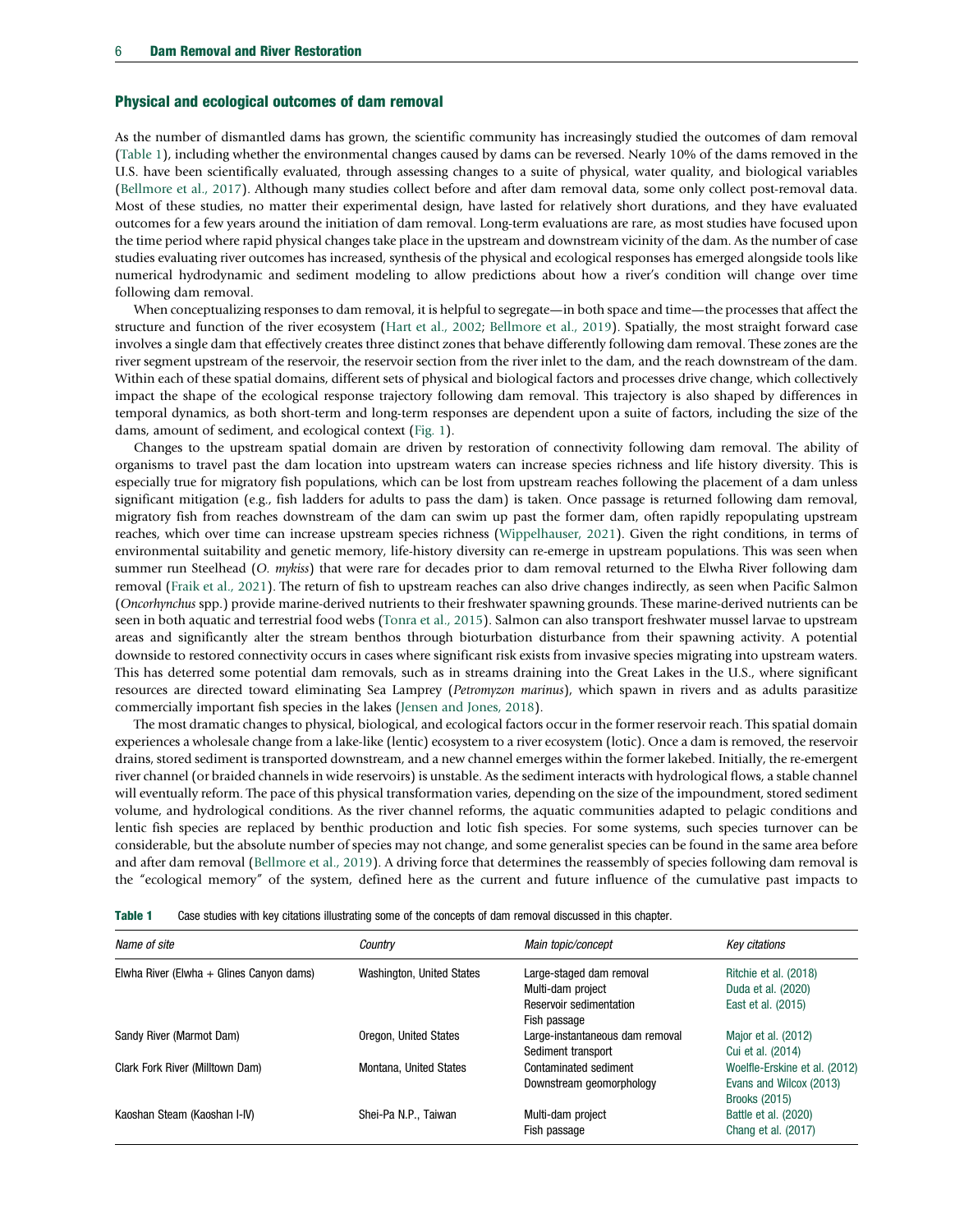<span id="page-6-0"></span>

Fig. 1 Conceptual model of the ecological trajectory of a river following dam removal. Considerable variability exists in the condition of the river prior to removal (gray area to the left of the dam removal line). Following the initiation of dam removal, a short-term disturbance effect is caused by the dam removal, but conditions improve in the long-term as natural flow and sediment regimes are restored and habitat access in the former reservoir and upstream areas is resumed. A range of plausible outcomes (gray area to the right of the dam removal line) exists due to a suite of possible factors influencing the river condition outcome, such as existing watershed condition, size of the dam and sediment released, and strategy of dam removal From Foley MM, Bellmore JR, O'Connor JE, Duda JJ, East AE, Grant GE, Anderson CW, Bountry JA, Collins MJ, Connolly PJ and Craig LS (2017) Dam removal: Listening in. Water Resources Research 53: 5229-5246. Used with permission.

the ecosystem. In cases where upstream, downstream, and tributary reaches retain a high level of species and life history forms available for repopulating the reservoir reach, the system will more closely approach the pre-dam condition. Conversely, if these species and life history pools are diminished, due to the age of the dam or via other disturbances in the watershed, the river ecosystem might not approach the state that existed prior to dam placement (see Fig. 1). Natural revegetation within riparian and upland zones, sometimes assisted by seeding and planting, further stabilizes former reservoir surfaces, over time reducing erosion. With the return of riparian and upland vegetation, wildlife species also return and can further assist in normalizing habitat structure and function, as well as re-establishing trophic ecological interactions within the former reservoir reach.

Downstream of the dam, changes to the river are driven by fluxes of water, sediment, organic material, and nutrients caused by the dam removal. As the reservoir base level declines, either rapidly or in stages, fine sediments from the reservoir are eroded and transported downstream, even with modest river flows. Much depends on the amount of sediment stored in the reservoir, the characteristics of the sediment (e.g., bulk density, grain size), frequency and magnitude of floods, and the characteristics of downstream river reaches that are receiving and transporting the sediment [\(Major et al., 2017\)](#page-8-0). Given the wide range of sediment volumes and dam conditions previously observed, a common theme among dam removal projects is that even large changes in geomorphology are relatively short-lived. A river will process the stored sediment, sometimes in amounts that are multiples of the river's naturally occurring annual sediment load, by transporting it downstream. Temporary changes in elevation, channel morphology, and grain size of the stream bed will occur. Over time, as supply from the reservoir diminishes to background levels, an equilibrium condition will emerge in the downstream reach to the point that the river channel approaches the pre-dam condition. From a physical standpoint, most rivers are resilient to the dam removal disturbance and largely recover their form and function soon after dam removal [\(Magilligan et al., 2021\)](#page-8-0).

The downstream response of individual species, biological assemblages, and their trophic structure are also impacted by perturbations brought about by dam removal [\(Lake et al., 2007\)](#page-8-0). The fluxes of water and sediment can have both direct and indirect effects on aquatic and riparian organisms, as well as significantly altering or entirely removing their habitats, at least for a time after the initial sediment pulse. Again, context—in terms of the size of the dam, amount of sediment released, dam removal strategy, and how altered the downstream ecosystem is from its pre-dam condition—matters ([Foley et al., 2017;](#page-8-0) [Bellmore et al.,](#page-8-0) [2019](#page-8-0)). Burial of the benthos by sediment can directly impact organisms, particularly sessile organisms that cannot disperse to other less impacted areas. It is typical to see a rapid change in the species assemblage and the density of aquatic macroinvertebrates following dam removal ([Carlson et al., 2018\)](#page-8-0), with species tolerant of finer sediments and scour favored over sensitive taxa intolerant of such conditions. Also, sediment release usually increases the turbidity of the river, which reduces light availability and can affect the taxonomic composition of benthic primary producers and their capacity for production. Reductions in the densities of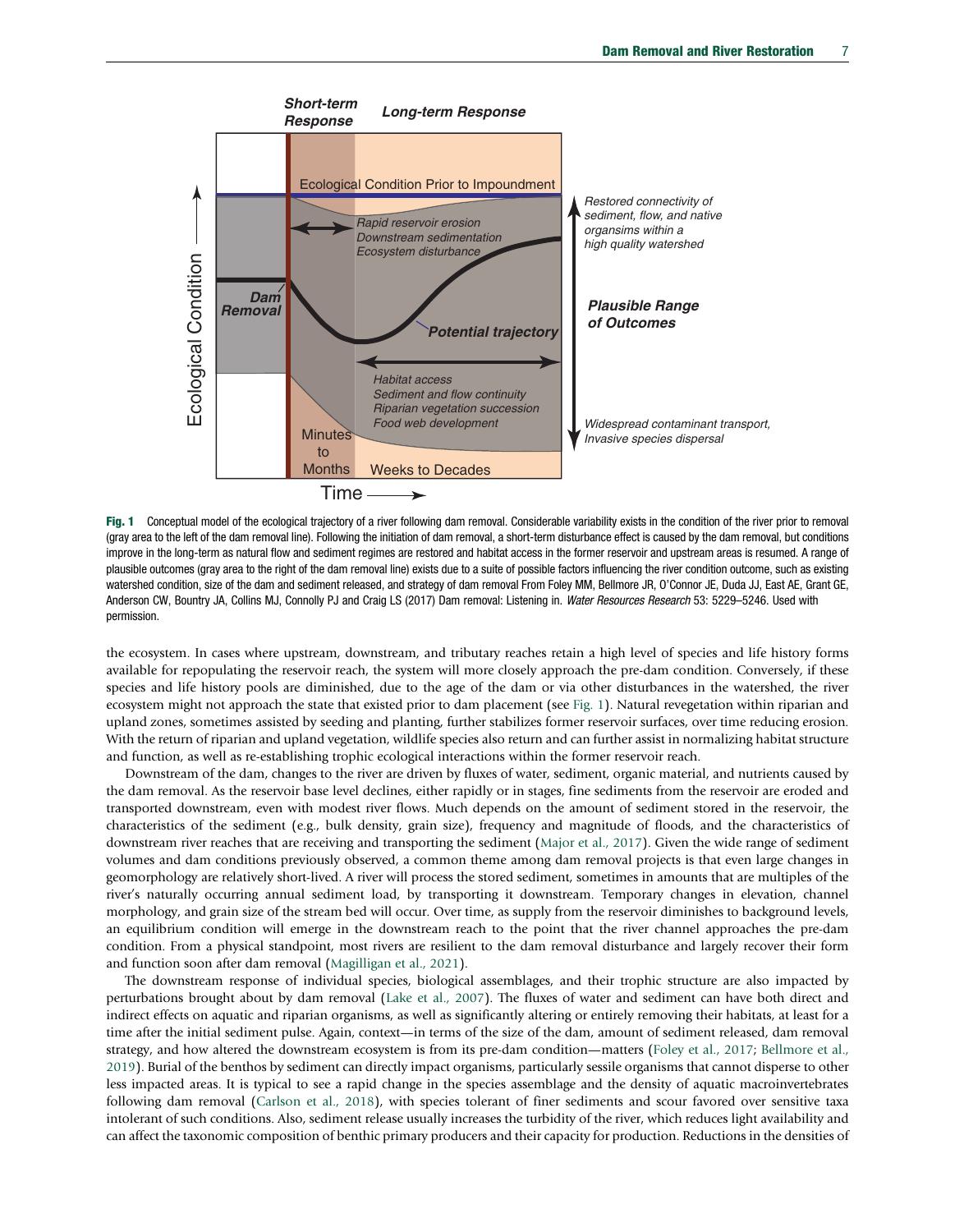benthic algae and invertebrate communities have been widely reported and are usually most significant in the reaches closer to the removed dam. These changes are often temporary, with recovery occurring once the dam removal effects diminish. Fish have been shown to be less directly impacted by sediment release from dam removal than organisms of the benthos, although mortality and damage to gills from abrasion are possible. Unlike sessile organisms or those with narrow habitat requirements, many fish species can avoid or move to refuges to escape the highest impacts associated with dam removal. Yet, indirect effects can affect fish and their habitats. A reduced food supply from reductions in benthic production, a diminished capacity to visually forage in high turbidity conditions, and diminished suitability of spawning habitat can all lead to decreased fitness of individual fish and reductions in population size during and following dam removal as the river processes the physical changes ([Stanley and Doyle, 2003\)](#page-9-0).

Despite the short-term disturbance caused by dam removal, a growing body of research suggests that rivers, given the opportunity, can recover substantially from having been dammed. However, the structure and function of the ecosystem may not be the same as what existed prior to dam emplacement. Changes in ecological communities caused by dams, such as extirpation of native species and harboring of invasive species, can limit the capacity for the ecosystem to reassemble into the pre-dam condition following dam removal (see [Fig. 1\)](#page-6-0). Moreover, land use, the presence of other dams, sediment contamination, climate change, and numerous other factors may constrain both physical and ecological trajectories. The ability to go back to a pre-dammed state will likely depend on how long the dam existed and the magnitude of its many-faceted effects on the ecosystem. Even if all elements of the ecosystem still exist, it is unlikely they will reassemble in the exact fashion that existed previously.

#### Future outlook of dam removal

It is likely that the number of dam removals and communities removing dams will increase into the future, for both practical and aspirational reasons. Given the immense number of dams and their age, there will be a number of candidates for removal, particularly dams that have aged beyond repair and outlived their usefulness. In places where the practice is well established, these dams (especially smaller dams) will continue to come down, probably with greater efficiency and less controversy. In regions or countries with few dam removals, translating the knowledge and experience gained from past projects could lessen the learning curve and institutional barriers to applying the practice where applicable. Coupling predictions about expected outcomes with a wide range of experience in conducting dam removal should see dam removal emerge as an accepted practice in areas where it is currently rare, especially when applied to dams that are beyond repair or pose a significant risk to life and property.

The opportunity to build on past successes and intensify river restoration efforts is gaining momentum, in terms of scientific expertise, practical experience, and public policy. This has led to a reassessment of policies and practices involved with the management of rivers. As an example, a recent joint statement from a working group representing the U.S. hydropower industry and the environmental and river restoration community recognized the need to remove dams that, "no longer provide benefits to society, have safety issues that cannot be cost-effectively mitigated, or have adverse environmental impacts that cannot be effectively addressed" (U.S. Hydropower: Climate Solution and Conservation Challenge 2020). The statement also acknowledges that hydropower is an important component of renewable energy strategies and that rehabilitating and retrofitting existing dams will also be important tools for addressing the myriad of challenges facing the wise use and conservation of the world's rivers.

#### Knowledge gaps

Considerable progress has been made in the field of dam removal over the last three decades. The action of physically removing a dam from particular river is a relatively straight forward construction-engineering process. Yet, additional knowledge and advances in key areas are still needed, largely in decision making and predicting the long-term outcomes of individual dam removal projects.

- Decision making
	- o Prioritization and optimization tools to aid decision making and selecting dam removal projects.
	- o Numerical modeling, in particular for tracking the fate of stored sediment and ecological outcomes.
	- o Tools for estimating the cost of dam removal projects.
- Outcomes of dam removal
	- o Assessing cumulative impacts of removing multiple dams from a single watershed.
	- o Long-term outcomes of river response and restoration
	- o Quantifying socio-economic effects, such as long-term outcomes to property values, economic trajectories of communities near dam removal projects (e.g., recreation, commercial fishing), cultural resurgence of indigenous peoples, communities, and river economies, as well as other societal benefits.

#### Conclusion/Synthesis

Dam removal is an important tool for river restoration and addressing aging infrastructure. It is an ongoing activity that will continue as a large number of aging dams that are no longer serving their original purposes, have become safety liabilities, or represent potential for significant restoration action are taken down. The increase in the number of dams removed has led to a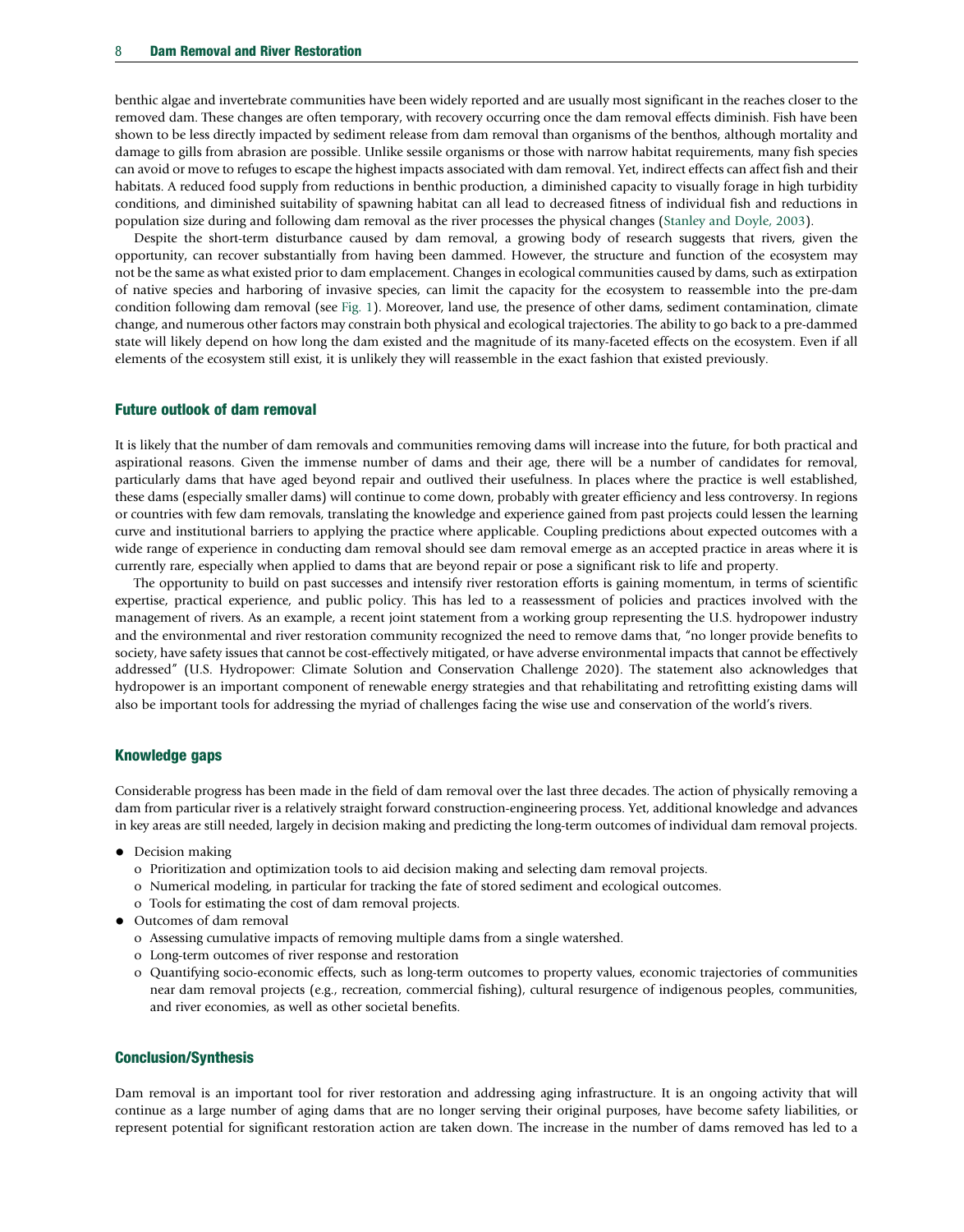<span id="page-8-0"></span>greater understanding about the outcomes to the river and its ecosystem. Rivers are resilient to the changes and disturbance that accompany the removal of a dam, with many of the changes occurring rapidly and representing an improvement in water quality, hydrological flows, and migratory movement of aquatic animals. Yet, some of the outcomes of dam removal may play out over longer time periods, depending on such factors as the life-history of key species or implementation of other complementary river restoration actions. In the future, as societies are faced with changing hydrologic and land-use drivers that influence water use and conservation, dam removal will be an important option for maintaining or enhancing the values and ecosystem services of the world's rivers.

#### **References**

American Rivers. (2020) American Rivers Dam Removal Database. Available online at https://figshare.com/authors/American Rivers/4057636.

Battle L, Chang HY, Tzeng CS, and Lin HJ (2020) Modeling the impact of dam removal on the Formosan landlocked salmon in the context of climate change. Aquatic Sciences 82: 3. <https://doi.org/10.1007/s00027-019-0674-8>.

[Bellmore JR, Duda JJ, Craig LS, Greene SL, Torgersen CE, Collins MJ, and Vittum K \(2017\) Status and trends of dam removal research in the United States.](http://refhub.elsevier.com/B978-0-12-819166-8.00101-8/rf0015) Wiley Interdisciplinary [Reviews Water](http://refhub.elsevier.com/B978-0-12-819166-8.00101-8/rf0015) 4(2): e1164.

Bellmore JR, Pess GR, Duda JJ, O'[Connor JE, East AE, Foley MM, Wilcox AC, Major JJ, Shafroth PB, Morley SA, and Magirl CS \(2019\) Conceptualizing ecological responses to dam](http://refhub.elsevier.com/B978-0-12-819166-8.00101-8/rf0020) [removal: If you remove it, what](http://refhub.elsevier.com/B978-0-12-819166-8.00101-8/rf0020)'s to come? BioScience 69: 26-39.

Brooks DJ (2015) [Restoring the Shining Waters: Superfund Success at Milltown, Montana](http://refhub.elsevier.com/B978-0-12-819166-8.00101-8/rf0025). Norman: University of Oklahoma Press.

[Carlson PE, Donaldi S, and Sandin L \(2018\) Response of macroinvertebrate community to small dam removals: Implications for bioassessment and restoration.](http://refhub.elsevier.com/B978-0-12-819166-8.00101-8/rf0030) Journal of Applied Ecology [55: 1896](http://refhub.elsevier.com/B978-0-12-819166-8.00101-8/rf0030)–1907.

[Chang HY, Chiu MC, Chuang YL, Tzeng CS, Kuo MH, Yeh CH, Wang HW, Wu SH, Kuan WH, Tsai ST, Shao KT, and Lin HJ \(2017\) Community responses to dam removal in a subtropical](http://refhub.elsevier.com/B978-0-12-819166-8.00101-8/rf0035) [mountainous stream.](http://refhub.elsevier.com/B978-0-12-819166-8.00101-8/rf0035) Aquatic Sciences 79: 967–983.

[Cui Y, Woosterm JK, Braudrick CA, and Orr BK \(2014\) Lessons learned from sediment transport model predictions and long-term post removal monitoring:](http://refhub.elsevier.com/B978-0-12-819166-8.00101-8/rf0045) Marmot dam removal [project on the Sandy River in Oregon.](http://refhub.elsevier.com/B978-0-12-819166-8.00101-8/rf0045) Journal of Hydraulic Engineering 140: 04014044.

Dam Removal Europe (2020) Dam Removal Europe Website. <http://damremoval.eu>. viewed on 6/30/2021.

[Doyle M, Stanley E, and Harbor J \(2002\) Geomorphic analogies for assessing probable channel response to dam removal.](http://refhub.elsevier.com/B978-0-12-819166-8.00101-8/rf0055) Journal of the American Water Resources Association [38: 1567](http://refhub.elsevier.com/B978-0-12-819166-8.00101-8/rf0055)–1579.

[Duda JJ, Hoy MS, Chase DM, Pess GR, Brenkman SJ, McHenry MM, and Ostberg CO \(2020\) Environmental DNA \(eDNA\) is an effective tool to track recolonization](http://refhub.elsevier.com/B978-0-12-819166-8.00101-8/rf0060) of anadromous fish [following large-scale dam removal.](http://refhub.elsevier.com/B978-0-12-819166-8.00101-8/rf0060) Environmental DNA 3: 121–141.

East AE, Pess GR, Bountry JA, Magirl CS, Ritchie AC, Logan JB, Randle TJ, Mastin MC, Minear JT, Duda JJ, Liermann MC, McHenry ML, T Beechie J, and Shafroth PB (2015) Large-scale dam removal on the Elwha River, Washington, USA: River channel and floodplain geomorphic change. Geomorphology 228: 765-786. [https://doi.org/10.1016/j.](https://doi.org/10.1016/j.geomorph.2014.08.028) [geomorph.2014.08.028](https://doi.org/10.1016/j.geomorph.2014.08.028).

[Evans E and Wilcox AC \(2013\) Fine sediment infiltration dynamics in a gravel-bed river following a sediment pulse.](http://refhub.elsevier.com/B978-0-12-819166-8.00101-8/rf0065) River Research and Applications 30: 372-384.

Foley MM, Bellmore JR, O'[Connor JE, Duda JJ, East AE, Grant GE, Anderson CW, Bountry JA, Collins MJ, Connolly PJ, and Craig LS \(2017\) Dam removal: Listening in.](http://refhub.elsevier.com/B978-0-12-819166-8.00101-8/rf0070) Water [Resources Research](http://refhub.elsevier.com/B978-0-12-819166-8.00101-8/rf0070) 53: 5229–5246.

[Fraik AK, McMillan JR, Liermann M, Bennett T, McHenry ML, McKinney GJ, Wells AH, Winans G, Kelley JL, Pess GR, and Nichols KM \(2021\) The impacts of dam construction and](http://refhub.elsevier.com/B978-0-12-819166-8.00101-8/rf0075) [removal on the genetics of recovering steelhead \(](http://refhub.elsevier.com/B978-0-12-819166-8.00101-8/rf0075)Oncorhynchus mykiss) populations across the Elwha River watershed. Genes 12: 1–30.

Georgia Aquatic Connectivity Team. (2020). Removal or Modification of Obsolete Dams in Georgia: A Handbook for Project Managers and Dam Owners. Available online at [https://ga](https://ga-act.org/georgia-dam-handbook/)[act.org/georgia-dam-handbook/.](https://ga-act.org/georgia-dam-handbook/)

Graber, B., Singler, A., McClain, S., and Thomas-Blate, J. (2015). Removing Small Dams: A Basic Guide for Project Managers. Washington, D.C.: American Rivers. Available online at [https://www.americanrivers.org/wp-content/uploads/2015/06/NatlDamProjectManagerGuide\\_06112015.pdf.](https://www.americanrivers.org/wp-content/uploads/2015/06/NatlDamProjectManagerGuide_06112015.pdf)

[Grill G, Lehner B, Thieme M, Geenen B, Tickner D, Antonelli F, Babu S, Borrelli P, Cheng L, Crochetiere H, and Macedo HE \(2019\) Mapping the world](http://refhub.elsevier.com/B978-0-12-819166-8.00101-8/rf0080)'s free-flowing rivers. Nature [569\(7755\): 215](http://refhub.elsevier.com/B978-0-12-819166-8.00101-8/rf0080)–221.

[Harrison LR, East AE, Smith DP, Logan JB, Bond RM, Nicol CL, Williams TH, Boughton DA, Chow K, and Luna L \(2018\) River response to large-dam removal in a Mediterranean](http://refhub.elsevier.com/B978-0-12-819166-8.00101-8/rf9005) [hydroclimatic setting: Carmel River, California, USA.](http://refhub.elsevier.com/B978-0-12-819166-8.00101-8/rf9005) Earth Surface Processes and Landforms 43: 3009–3021. https://doi.org/10.1002/esp.4464.

[Hart DD, Johnson TE, Bushaw-Newton KL, Horwitz RJ, Bednarek AT, Charles DF, Kreeger DA, and Velinsky DJ \(2002\) Dam removal: Challenges and opportunities for ecological](http://refhub.elsevier.com/B978-0-12-819166-8.00101-8/rf0085) [research and river restoration.](http://refhub.elsevier.com/B978-0-12-819166-8.00101-8/rf0085) BioScience 52: 669–682.

[Jensen AJ and Jones ML \(2018\) Forecasting the response of Great Lakes Sea lamprey \(](http://refhub.elsevier.com/B978-0-12-819166-8.00101-8/rf0090)Petromyzon marinus) to barrier removals. Canadian Journal of Fisheries and Aquatic Sciences [75: 1415](http://refhub.elsevier.com/B978-0-12-819166-8.00101-8/rf0090)–1426.

[Johnson SE and Graber BE \(2002\) Enlisting the social sciences in decisions about dam removal.](http://refhub.elsevier.com/B978-0-12-819166-8.00101-8/rf0095) BioScience 52: 731-738.

[Lake PS, Bond N, and Reich P \(2007\) Linking ecological theory with stream restoration.](http://refhub.elsevier.com/B978-0-12-819166-8.00101-8/rf0100) Freshwater Biology 52: 597-615.

[Lehner B, Reidy-Liermann C, Revenga C, Vörösmarty C, Fekete B, Crouzet P, Döll P, Endejan M, Frenken K, Magome J, and Nilsson C \(2011\) High-resolution mapping of the world](http://refhub.elsevier.com/B978-0-12-819166-8.00101-8/rf0105)'s [reservoirs and dams for sustainable river-flow management.](http://refhub.elsevier.com/B978-0-12-819166-8.00101-8/rf0105) Frontiers in Ecology and the Environment 9: 494–502.

[Magilligan FJ, Nislow KH, Dietrich JT, Doyle H, and Kynard B \(2021\) Transient versus sustained biophysical responses to dam removal.](http://refhub.elsevier.com/B978-0-12-819166-8.00101-8/rf0110) Geomorphology 389: 107386

Major JJ, O'[Connor JE, Podolak CJ, Keith MK, Grant GE, Spicer KR, Pittman S, Bragg HM, Wallick JR, Tanner DQ, and Rhode A \(2012\)](http://refhub.elsevier.com/B978-0-12-819166-8.00101-8/rf0115) Geomorphic Response of the Sandy River, Oregon, to Removal of Marmot Dam. USGS Professional Paper 1792[. Washington, DC: U.S. Department of the Interior, U.S. Geological Survey.](http://refhub.elsevier.com/B978-0-12-819166-8.00101-8/rf0115)

Major JJ, East AE, O'[Connor JE, Grant GE, Wilcox AC, Magirl CS, Collins MJ, and Tullos DD \(2017\) Geomorphic responses to dam removal in the United States](http://refhub.elsevier.com/B978-0-12-819166-8.00101-8/rf0120)—A two-decade [perspective. In: Tsutsumi D and Laronne JB \(eds.\)](http://refhub.elsevier.com/B978-0-12-819166-8.00101-8/rf0120) Gravel-Bed Rivers: Processes and Disasters, pp. 355–383. Hoboken: Wiley.

Mulligan M, van Soesbergen A, and Sáenz L (2020) GOODD, a global dataset of more than 38,000 georeferenced dams. Scientific Data 7: 31. [https://doi.org/10.1038/s41597-020-](https://doi.org/10.1038/s41597-020-0362-5) [0362-5.](https://doi.org/10.1038/s41597-020-0362-5)

O'[Connor JE, Duda JJ, and Grant GE \(2015\) 1000 dams down and counting.](http://refhub.elsevier.com/B978-0-12-819166-8.00101-8/rf0130) Science 348(6234): 496–497.

[Perera D, Smakhtin V, Williams S, North T, and Curry A \(2021\) Ageing water storage infrastructure: An emerging global risk. In:](http://refhub.elsevier.com/B978-0-12-819166-8.00101-8/rf0135) *UNU-INWEH Report Series, Issue 11*. Hamilton, [Canada: United Nations University Institute for Water, Environment, and Health.](http://refhub.elsevier.com/B978-0-12-819166-8.00101-8/rf0135)

[Poff NL and Hart DD \(2002\) How dams vary and why it matters for the emerging science of dam removal.](http://refhub.elsevier.com/B978-0-12-819166-8.00101-8/rf0140) BioScience 52: 659-668.

[Poff NL, Allan JD, Bain MB, Karr JR, Prestegaard KL, Richter BD, Sparks RE, and Stromberg JC \(1997\) The natural flow regime.](http://refhub.elsevier.com/B978-0-12-819166-8.00101-8/rf0145) BioScience 47: 769-784.

Randle TJ and Bountry J (2017) Dam Removal Analysis Guidelines for Sediment[. Washington, DC: US Department of the Interior, Bureau of Reclamation, Advisory Committee on Water](http://refhub.elsevier.com/B978-0-12-819166-8.00101-8/rf0150) [Information, Subcommittee on Sedimentation.](http://refhub.elsevier.com/B978-0-12-819166-8.00101-8/rf0150)

[Randle TJ, Bountry JA, Ritchie A, and Wille K \(2015\) Large-scale dam removal on the Elwha River, Washington, USA: Erosion of reservoir sediment.](http://refhub.elsevier.com/B978-0-12-819166-8.00101-8/rf0155) Geomorphology 246: 709-728.